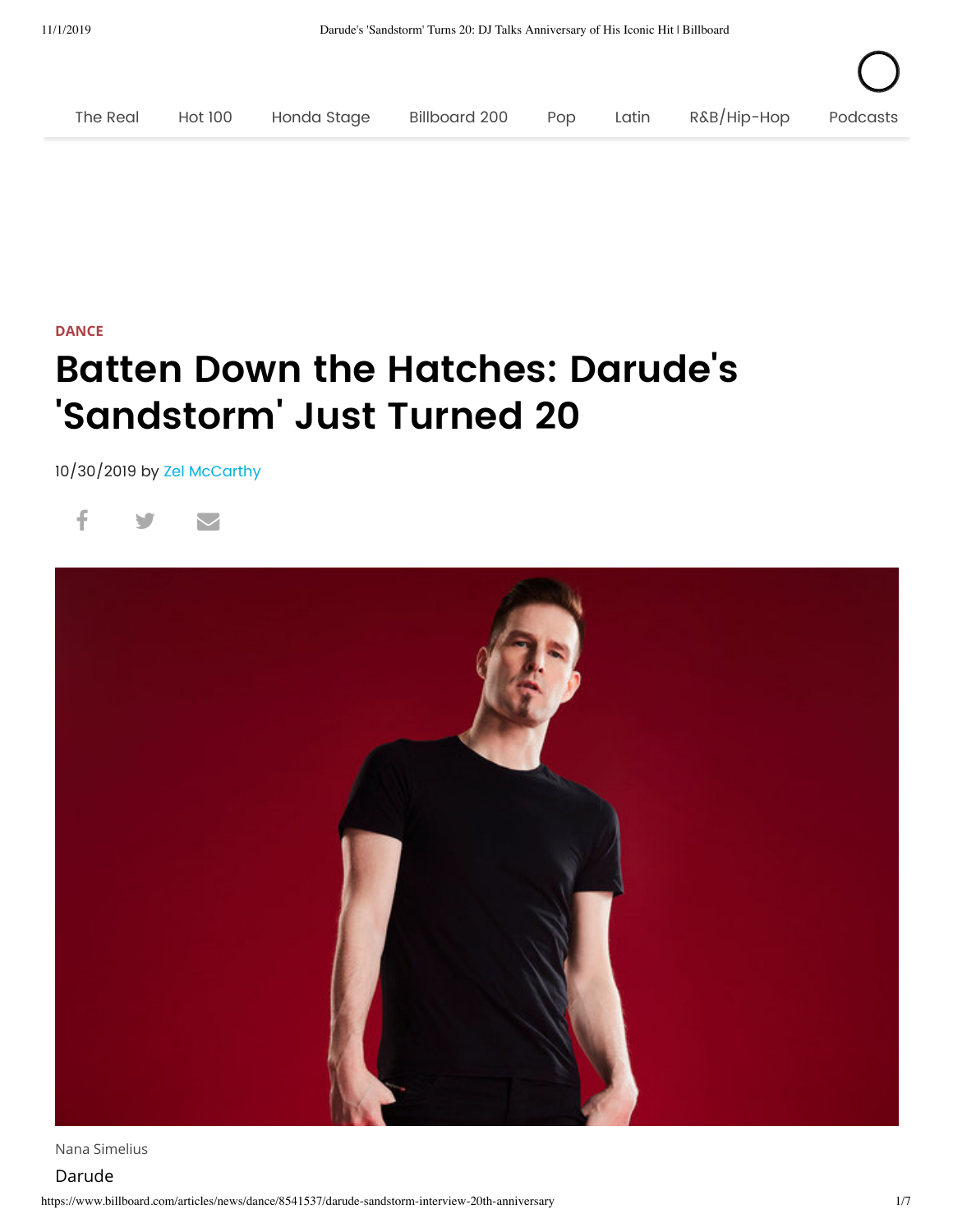

## "I don't want to only be known as the 'Sandstorm' guy, but I'm not dumb or oblivious to how the world works," says the Finnish producer.

While a song known for its jackhammer synth stabs isn't prone to subtlety, this past weekend (Oct. 26) quietly marked the 20th anniversary of "Sandstorm," the global hit by Finnish DJ/producer Ville Virtanen, better known as [Darude.](https://www.billboard.com/music/darude)

A moderate success when first released, the track has sustained its popularity as it's been discovered and embraced by new generations, thanks largely to the force of nature known as internet culture. Speaking to *Billboard Dance* on the phone from his home studio in Finland, Darude laughs when asked if he was aware of the milestone.

ADVERTISING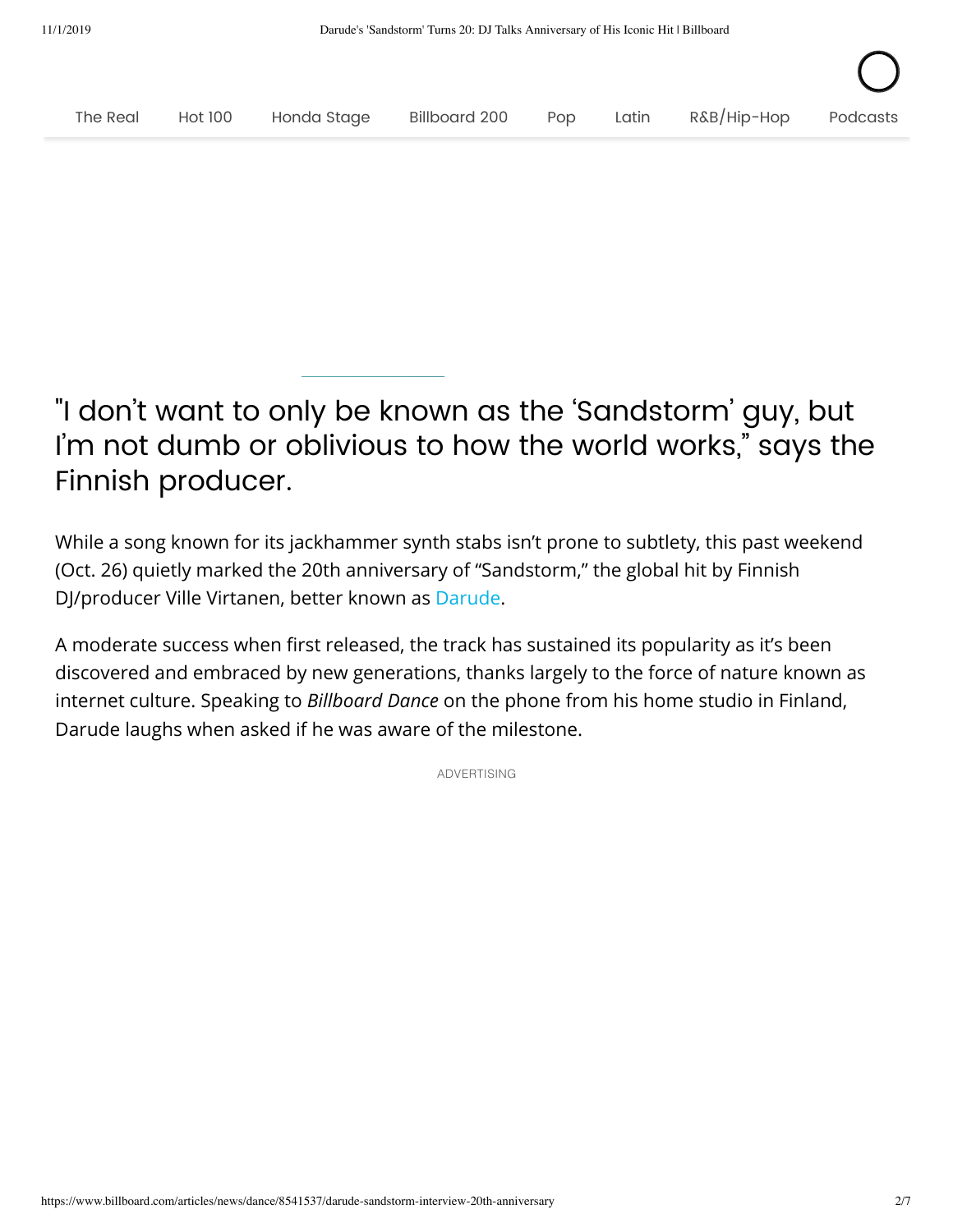

"It's been a huge part of my life for the last 20 years," he admits. "It got my professional career started. I don't want to only be known as the 'Sandstorm' guy, but I'm not dumb or oblivious to how the world works. If you're not into dance music but you actually know my track, that's good enough for me."

Originally released in October of 1999, "Sandstorm" began ascending global charts the following spring, eventually reaching No. 5 on the Dance Club Songs chart in late 2000 and No. 83 on the Billboard Hot 100 the next October. Its early lifespan was buoyed by a series of syncs and artistsanctioned availability on the nascent music file-sharing site mp3.com. But the track's real heyday came when it found a second life as fodder for viral videos during the halcyon days of web 2.0 in the late 00s.

At the dawn of the Esports streaming era, "Sandstorm" was claimed as an unofficial anthem for gamers -- and by 2013, had achieved peak internet by becoming its own meme, wherein any song would be intentionally misidentified as "Sandstorm" by Darude. (For example, in the comments of any Twitch stream, someone would ask, 'What's that song playing?' and someone else would inevitably reply "'Sandstorm' by Darude," no matter what the song actually is.)

And the storm didn't stay online. College football fans from Michigan to [South Carolina](https://www.youtube.com/watch?v=pJHL-hZOqnQ) embraced the track as their unofficial anthem, while a cappella groups [covered it](https://www.youtube.com/watch?v=IC5w29zATW8) and at least one youth orchestra [performed an arrangement](https://www.billboard.com/articles/news/dance/7400331/sydney-youth-orchestra-darude-sandstorm-cover) of it. To date, it has over 164 million plays on YouTube and over 160 million combined plays on Spotify, and has been certified Gold in the U.S.

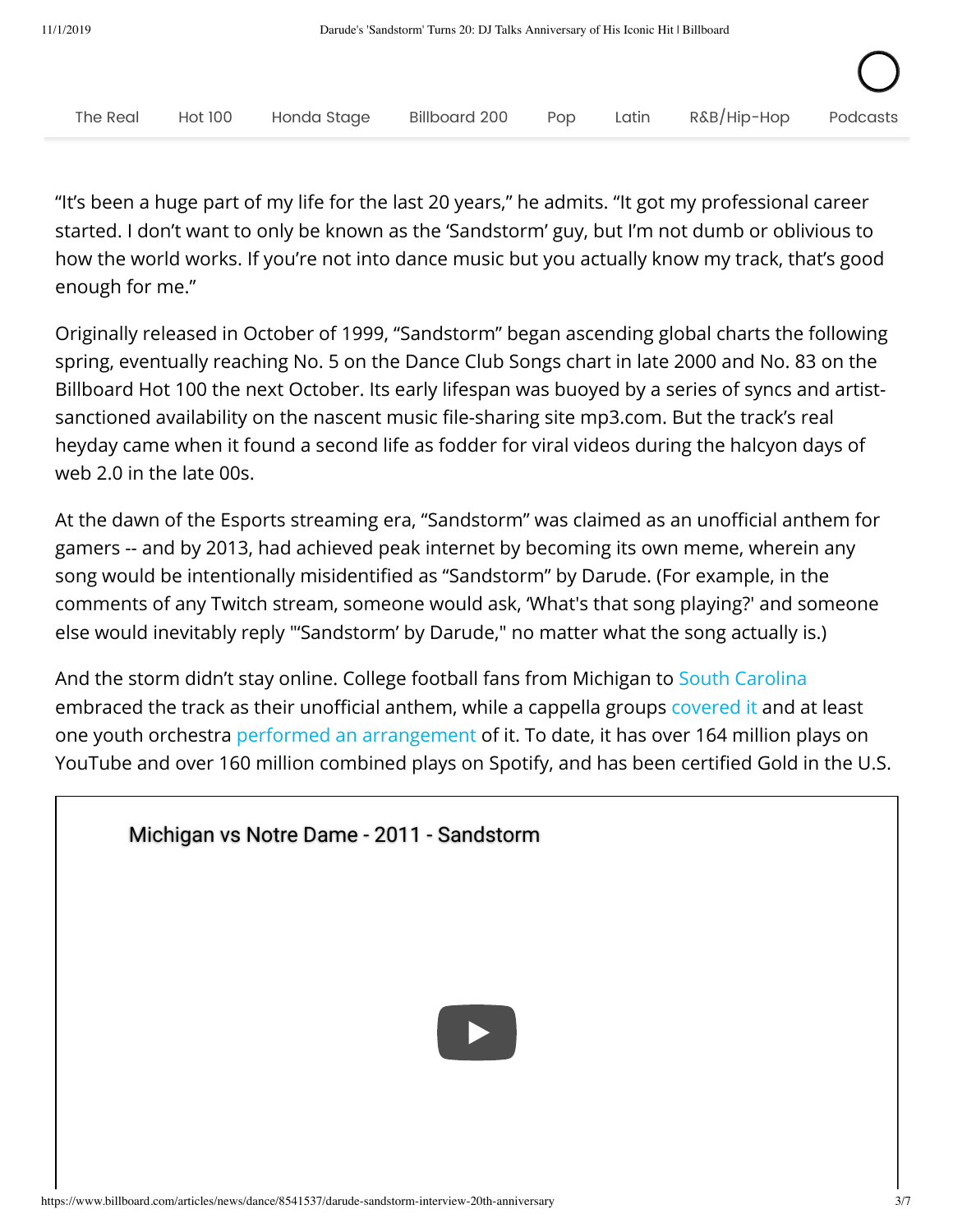|  |  |  | The Real Hot 100 Honda Stage Billboard 200 Pop Latin R&B/Hip-Hop Podcasts |  |
|--|--|--|---------------------------------------------------------------------------|--|

The appeal of "Sandstorm" is overt, recalling the adrenaline-revving blasts of Hi-NRG dance, though never conforming to a pop song structure. Its melodic refrain is simple to remember, but its production remains defiantly unsoftened and unrelentingly rhythmic at 136 BPM, leaving no question that "Sandstorm" was, first and foremost, a club track.

Often mislabeled as "techno," "Sandstorm" is unequivocally a trance record. A genre often maligned or misunderstood in the American music industry, trance originated in Europe, though its lineage as a descendant genre of American house music is often contested. In the late '90s, while electronic music was already somewhat mainstream in the U.K. and Europe, U.S. major labels had forecasted that the next big thing would be "electronica," an umbrella term that included trip-hop, big beat, and other subgenres but ultimately stood for a specific era of major label dance music.

By the early 00s, artists like Moby and Groove Armada were soundtracking car commercials and touring amphitheaters; Fatboy Slim was an MTV fixture and BT was producing for NSYNC. Despite these signs of electronica's success, American audiences were thought to be wary of the melodic, pulsating, typically emotive sound of trance, often derided as being too "Euro."

Darude was hardly alone on his island of trance, however. There had been breakthrough [electronic instrumental hit records before him \(notably 1996's "Children," by the late Robert](https://www.billboard.com/articles/news/dance/7792079/robert-miles-children-classic-hit-remembrance) Miles), and there would be breakthrough electronic instrumental hit records after him (such as 2014's "Animals," by then-teenage EDM star Martin Garrix). That Darude has not been considered to be as influential as Miles or Garrix is perhaps an oversight; their records shifted our understanding of mainstream audiences' appetite for lyric-less club music just like "Sandstorm," even if its influence wasn't as discernable at the time of its release.

This is not to say that Darude has been unfairly miscast -- certainly to no cost, as he maintains a full touring schedule that he happily balances with his life as a husband and father -- it's just that "Sandstorm" has had outlier-level success without necessarily being a musical outlier. Sonically, his hit fits alongside other international hits of 2000 like Sonique's "It Feels So Good" and Alice Deejay's "Better Off Alone," both of which enjoyed some crossover dance-to-pop success thanks to radio love for their hook-filled choruses. Despite its relative acclaim, [Paul van Dyk](https://www.billboard.com/music/paul-van-dyk) would have loved to have seen some of the song's widespread popularity with *Out There and Back*, the trance-pop album intended to be his mainstream breakthrough that same year.

Despite the best efforts of an industry that wanted to control which variety of electronic music would dominate, club music kept breaking through. By the time [Daft Punk](https://www.billboard.com/music/daft-punk) returned with the unabashedly Euro dance-pop banger "One More Time," a full year after the original release of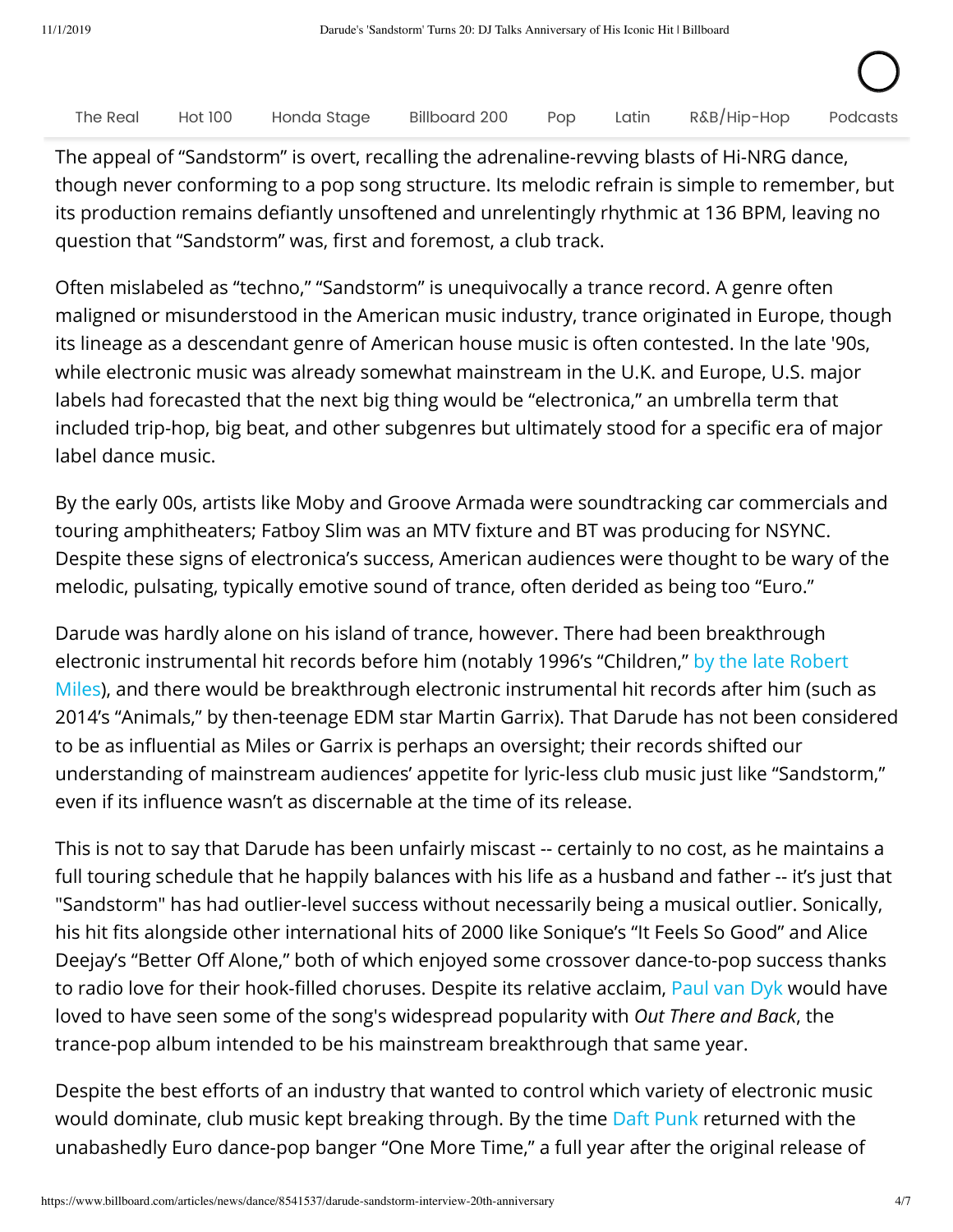| The Real Hot 100 Honda Stage |  |  | Billboard 200 | Pop | Latin |                                                                                                                                                                                                                               |  | R&B/Hip-Hop Podcasts |
|------------------------------|--|--|---------------|-----|-------|-------------------------------------------------------------------------------------------------------------------------------------------------------------------------------------------------------------------------------|--|----------------------|
|                              |  |  |               |     |       |                                                                                                                                                                                                                               |  |                      |
|                              |  |  |               |     |       | and a bring in a bring and a strategies and the consequence of the strategies of the strategies of the strategies of the strategies of the strategies of the strategies of the strategies of the strategies of the strategies |  |                      |

 $\mathcal{S}$  and the ready to accept as credible as credible as credible as credible as credible a sound they previously might have  $\mathcal{S}$ 

current varietal, progressive house, for being oversentimental or baroque. According to the somewhat ephemeral and often arbitrary coolness hierarchy of dance music, popularity is corrosive to authenticity, especially the further removed the music itself is from the genre's Chicago, Detroit, or New York roots. Effectively, dance artists are expected to balance their ambition to reach wide audiences with a counterintuitive commitment to remain underground, where they are perceived to be more artistically genuine.

For the most part, trance and progressive artists have ignored these rules and brazenly pursued pop charts and stadium gigs with music designed to give an uncomplicated emotional wallop in every synth string flourish. Accordingly, most trance isn't considered very cool.

But Darude isn't most trance artists. While those "Sandstorm" royalties have given him the financial flexibility to control his creative freedom, he hasn't chased the high of that first hit with knock-off attempts at another. Across four albums, a grip of singles, and dozens of remixes (not one of which is a formulaic major-label pop remix, the likes of which can stain even the best trance producer's discography), Darude has proven that he's a progressive house artist with range and longevity. No matter what social media says, he's more than just the "Sandstorm" guy.

Because the Internet's favorite topic is itself, the recurring gusts of "Sandstorm's" popularity have led to a fl[urry](https://www.redbull.com/ca-en/how-darude-feels-making-the-only-song-in-esports) [of](https://www.youtube.com/watch?v=NsGrfU5buKc) [analysis](https://www.miaminewtimes.com/music/interview-with-darude-hes-thankful-for-the-sandstorm-memes-10636780) charting the track's digital resurgences. At the core of its frequent virality is the same joke: in Internet culture, "Sandstorm" is a proxy for club music, so it's funny when people express sincere appreciation for it because according to internet paradigms of popular music, club music is inherently unserious if not wholly ridiculous.

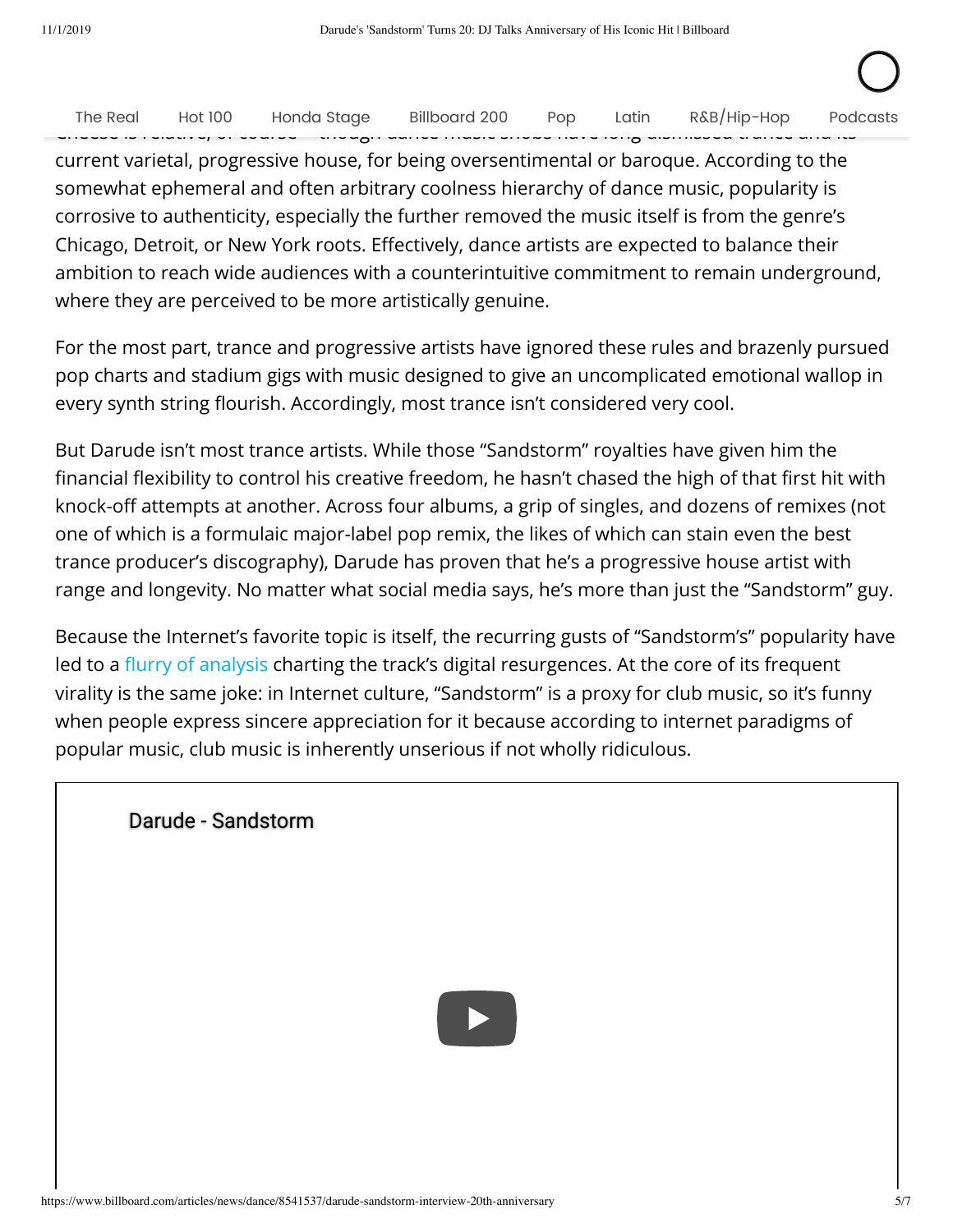This doesn't mean people are laughing at "Sandstorm" whenever they hear it, but perhaps they share a knowing wink. Those winks don't even account for the two greatest ironies of the song's fortitude: that a club track found its greatest success outside the club and that music once disparaged as foreign is now embraced by the core of American culture. The [Real](https://ampthemag.us8.list-manage.com/subscribe?u=6b7f0d28a318978ae93633789&id=3db035a4e3) [Hot](https://www.billboard.com/charts/hot-100) 100 [Honda](https://www.billboard.com/hondastage) Stage [Billboard](https://www.billboard.com/charts/billboard-200) 200 [Pop](https://www.billboard.com/pop) [Latin](https://www.billboard.com/latin) [R&B/Hip-Hop](https://www.billboard.com/hip-hop-rap-r-and-b) [Podcasts](https://www.billboard.com/podcasts)

None of this, mind you, matters to the record's creator. "When people are talking about me, it's a good thing for my career," Darude says plainly. "I find my people when I get on the road and I communicate face to face or connect with likeminded people online. Not all the people I connect with are hardcore Darude fans, but it's enough for me when they are dance music people. Dance music people pretty much feel the same way about music in general. It gives us escape, it gives us a chance to connect times and moments with audio."

Just as the meaning of a meme can be altered through our interactions with it, so can the meaning of a hit song. While "Sandstorm" holds great personal significance to Darude himself, it has also allowed him to represent Finland on the world stage, including earlier this year at the Eurovision Song Contest. While next door Sweden is known as a veritable pop star factory, Finland has had only a handful of artists achieve success abroad. In the tradition of his country's best-known musical export, 20th century classical composer and political activist Jean Sibelius, Darude shrugged off Eurovision's rules against music with political messages by making a record with a political message ("though the climate is really everyone's politics," he demurs).

Though his song, "Look Away" with Finnish singer Sebastian Rejman, did not qualify for the final round of competition, Darude describes his Eurovision experience as a "ridiculous bubble of love." His appreciation for the opportunity mirrors his appreciation for "Sandstorm," and how the record's endurance -- combined with an average of 70 DJ gigs around the world every year -- has brought him a career he's understandably proud of.

In today's landscape, new music is either meticulously and thoroughly analyzed upon release, or forgotten by next Friday so the opportunity to revisit and reacquaint ourselves with the same record over years, let alone decades, is exceptional. It's hard to imagine how a record released in 2019 could ever have the trajectory of "Sandstorm," in which it can impact and re-enter the popular consciousness multiple times over 20 years, with each entrypoint connoting new meaning and cultural significance of is own.

There's also no reason to assume this story ends at 20 years. Like a meteorological event, even if the winds seem like they've calmed, it's only a matter of time before they pick up again, whooshing "Sandstorm" back around.